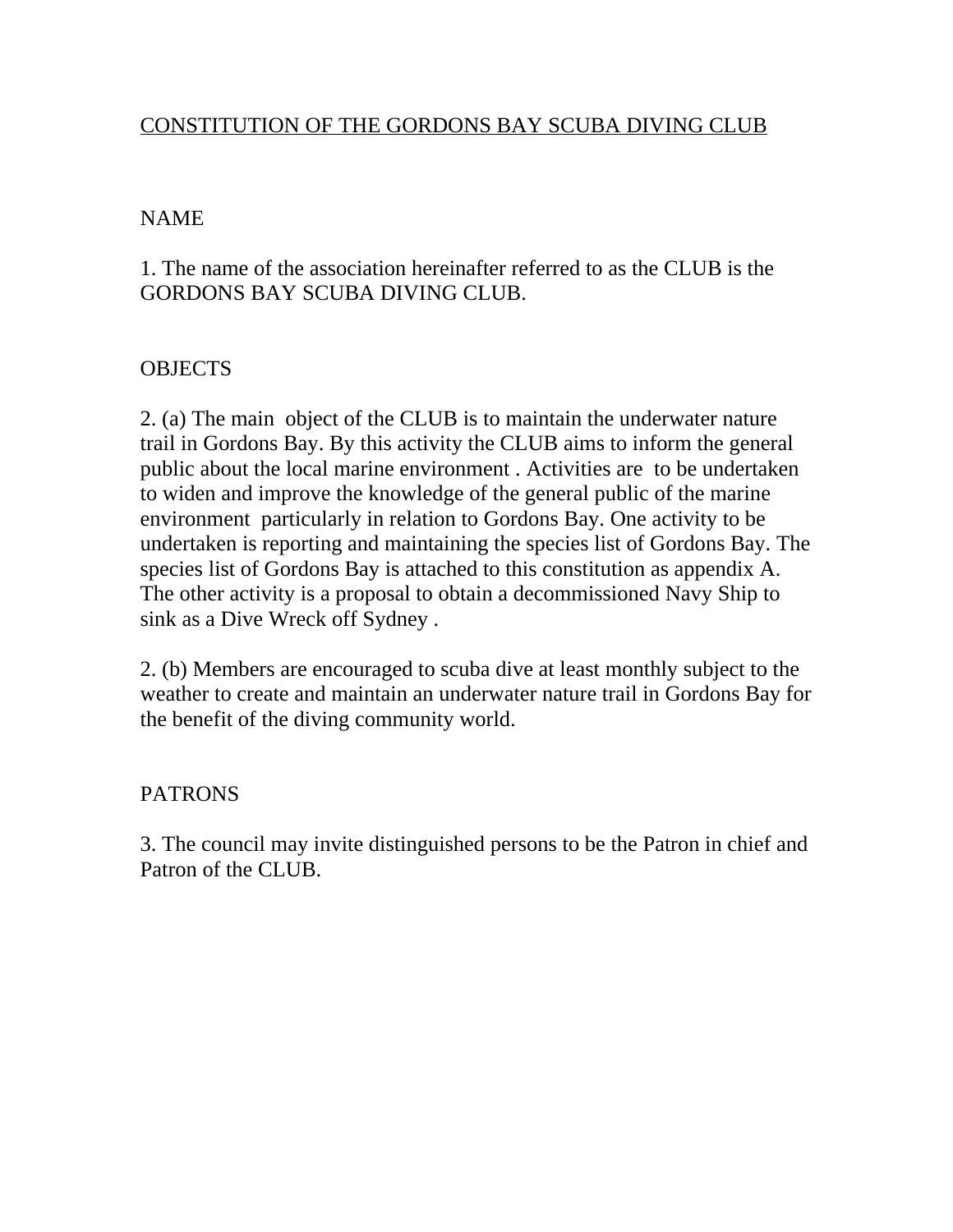### FOUNDER

4. (a) The members of the council may by nomination elect a distinguished person who has given exceptional meritorious service to the club, marine sciences and scuba diving to hold office as Founder of the CLUB.

4. (b) The Founder shall be entitled to attend and vote at all meetings of the council.

### OFFICERS AND COUNCIL

5. The council shall have the following offices namely a President, a Vice-President, a Secretary, and a Treasurer.

6. The council may appoint additional officers namely an assistant secretary and an assistant treasurer or other offices from time to time as decided by the council.

7. The council shall consist of the following members:

- (i) The officers.
- (ii) The immediate past President.
- (iii) Not more than 16 other members.

8. (a) Only a person who is a member of the CLUB may be elected or appointed as an officer or member of the council.

(b) The officers mentioned in paragraph 5 and not more than 12 other members of the club shall be elected at an annual general meeting of the club. The council may appoint additional officers but so that the total number of the members does not exceed 21.

(c) A candidate for election as an officer or other member of the council shall be proposed and seconded in writing and the nomination with the candidates consent shall be delivered at least 7 days prior to the annual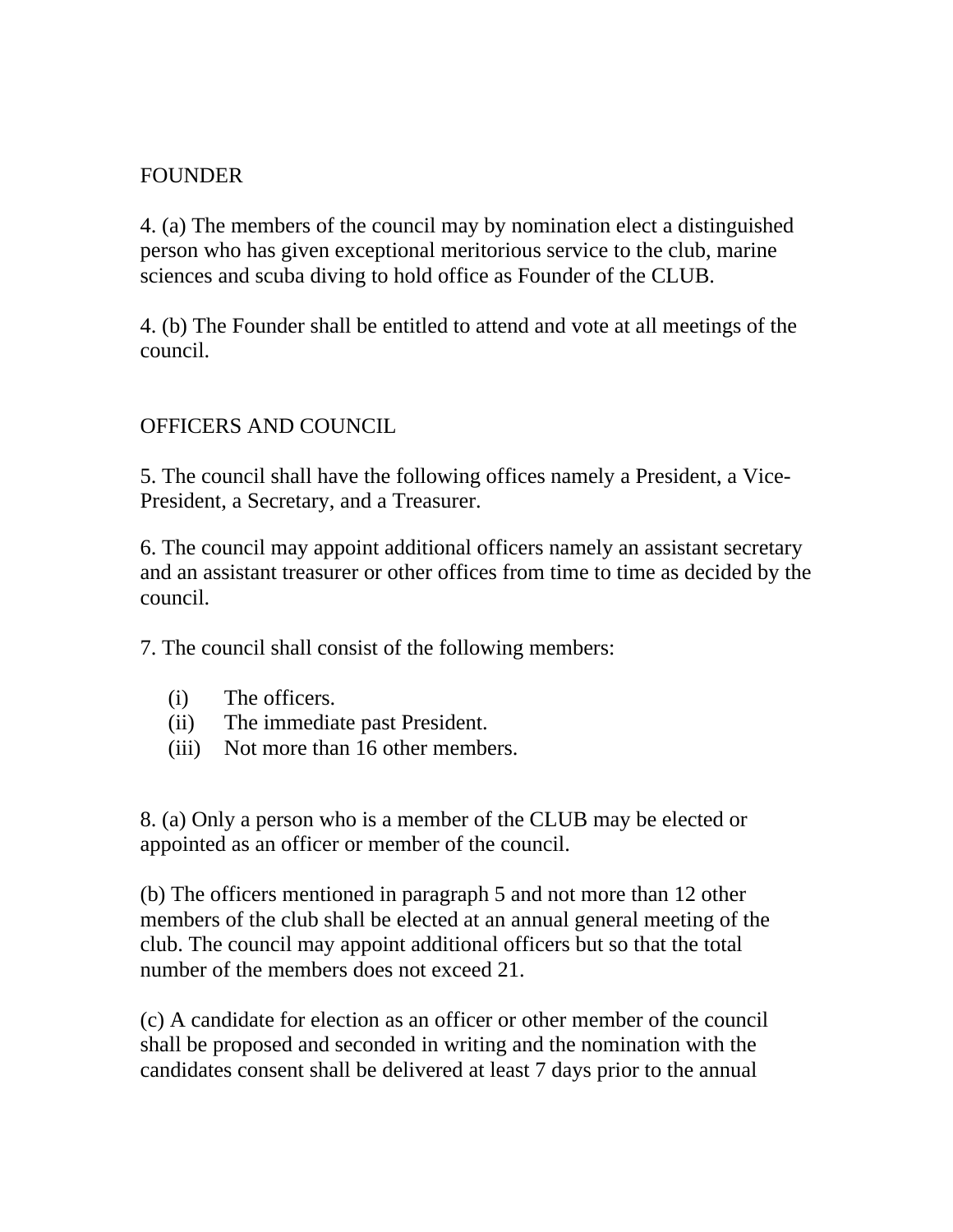general meeting. The address shall be determined by the council and notified in the notice of the annual general meeting given under clause 17. The annual general meeting may receive an oral nomination if no valid nomination has been received for that office.

(d) The council may appoint any member to a position as officer or other member of the council if that office is for the time being vacant.

(e) Every officer and member of the Council shall hold office until the annual general meeting next following his or her election or appointment unless in the meantime he or she have retired or ceased to hold office.

9. At any meeting of the council each member shall have one vote and the President or the member chosen by the members present to act in place of the President in his or her absence shall have the casting vote.

10. The affairs of the CLUB shall be conducted by the officers of the council.

# **COMMITTEE**

11(a) The Council may delegate a committee consisting of one or more persons as it sees fit.

(b) The powers of such committees shall terminate at the expiry of the period of its appointment or on prior cancellation of its powers by the council whichever occurs first.

(c) A member of a committee must be a member of the CLUB but need not be a member of the council.

### **MEMBERS**

12(a) The only persons eligible to be members of the CLUB will be by reason of their professional standing , special knowledge , integrity or have contributed or likely to contribute to the advancement and application of the marine sciences in relation to Gordons Bay in the opinion of the council.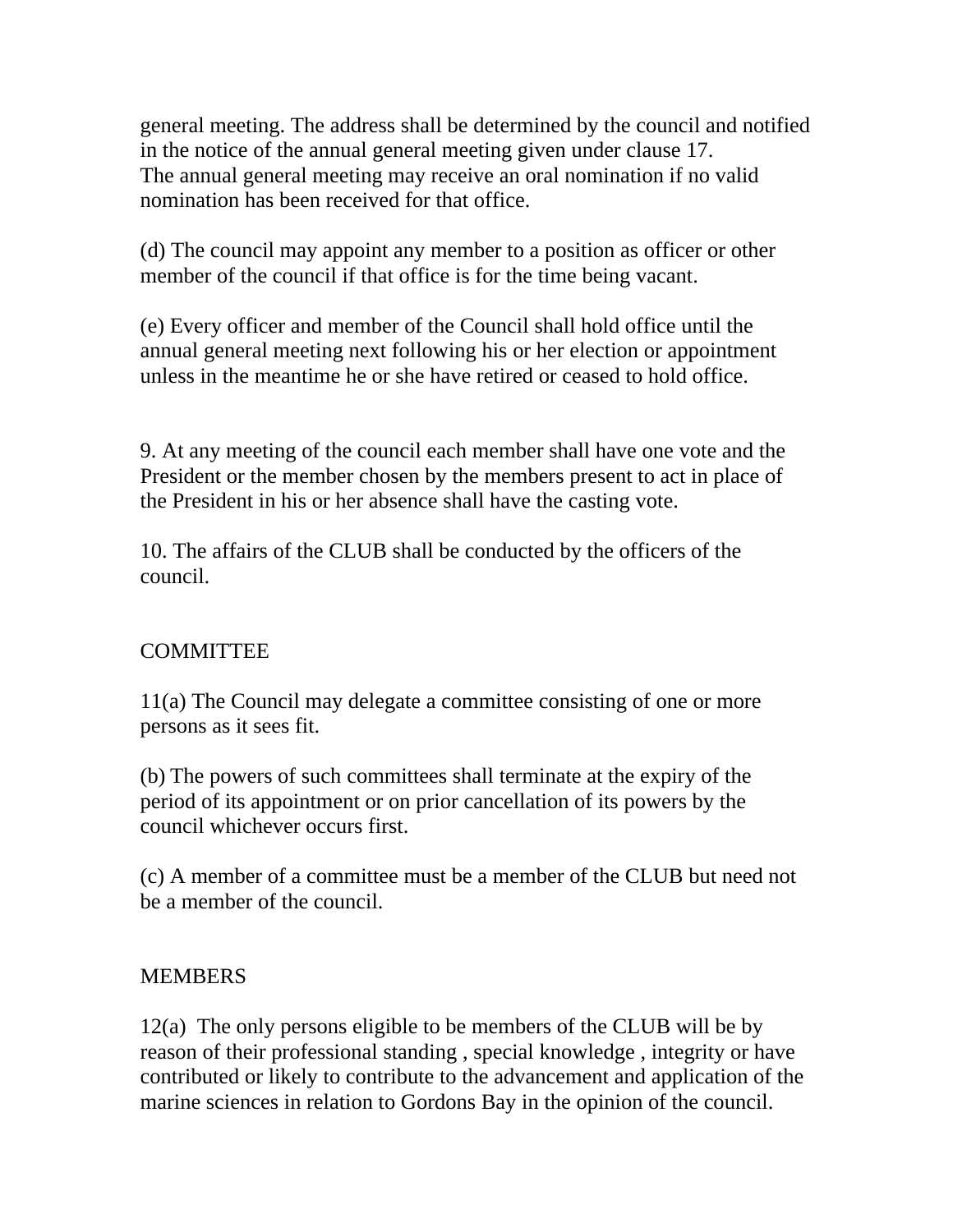12(b) Membership of the CLUB shall consist of :

- (i) Members
- (ii) Honorary life members
- (iii) Corresponding members

(c) Members of the CLUB shall be those persons duly admitted to membership in accordance with clause 13 and not falling within any other class of membership.

(d) Honorary life members shall be such persons not exceeding 12 in number as the council shall nominate by reason of their exceptional and meritorious contributions to the objects of the CLUB or to the marine sciences generally or for such other reasons as the council may deem sufficient. Honorary life members shall entitled to exercise all the rights and privileges and shall be subject to all the responsibilities of the CLUB save that they shall not be required to pay dues.

(e) Corresponding members shall be distinguished persons who in the opinion of the council by reason of residence abroad or other adequate reason are unable to scuba dive with the CLUB. Corresponding members are not required to pay any dues and are not entitled to exercise other rights and privileges.

# ADMISSION TO MEMBERSHIP

13(a) Admission to membership of the CLUB shall be by invitation only in accordance with the procedure set out in either paragraph (b) or (c).

(b) Any member of the CLUB may submit to the council in writing the name of any person whom he or she considers eligible for membership. The council may determine that an invitation to become a member should be extended to any such person.

(c) An up-to-date list of members shall be held by the Secretary.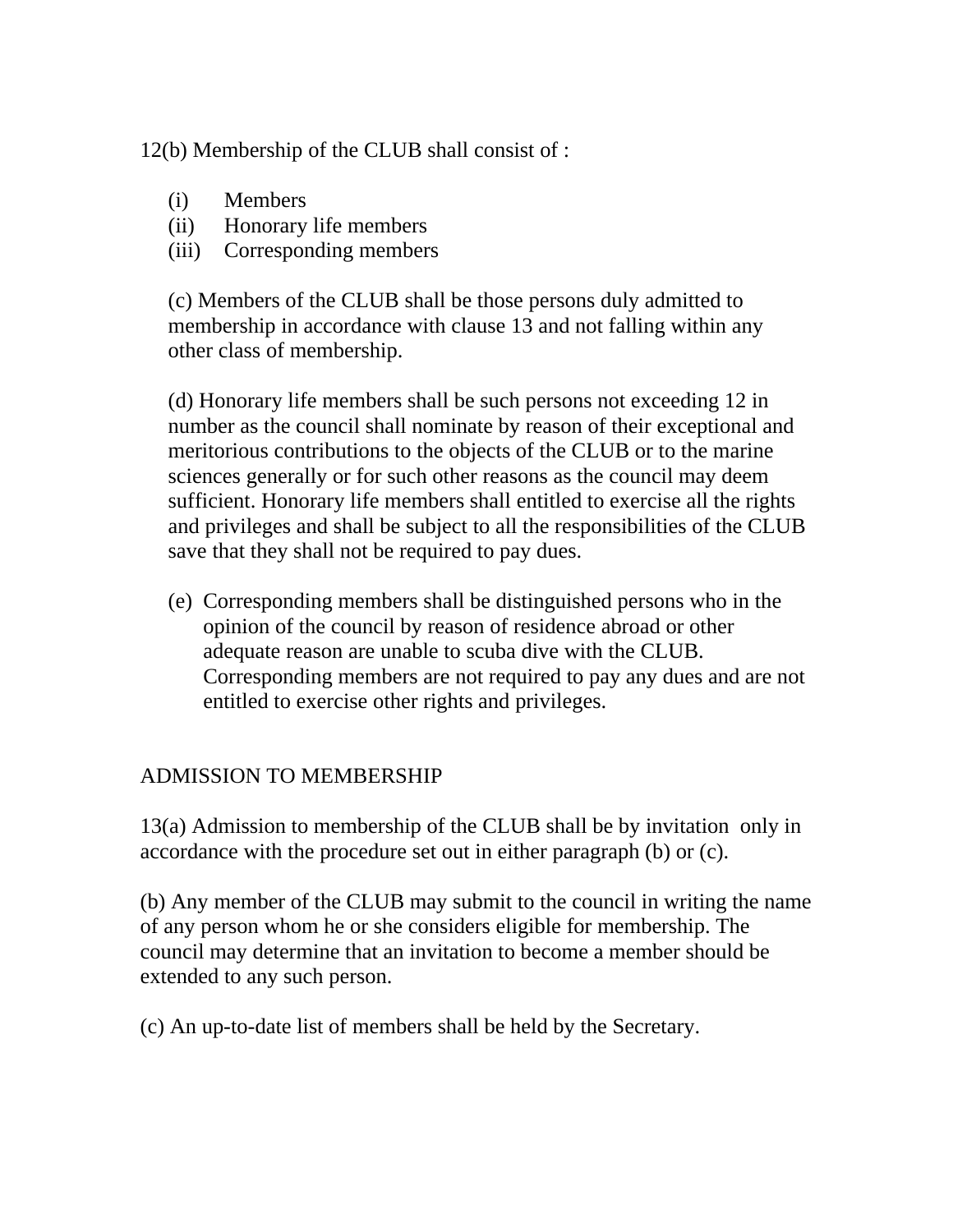## **MEETINGS**

14. An annual general meeting of the CLUB shall be held each year as such time as the council may appoint.

15. An extraordinary general meeting of the CLUB shall be called by the President if a requisition signed by not less than 5 members is delivered to the President.

16. The council may call such additional meetings as it sees fit and may arrange such conferences, planning sessions and other gatherings as it sees fit.

17. Fourteen days notice shall be given of any meeting of the CLUB and of the business to be conducted thereat. The quorum for any meeting of the CLUB shall be 5 provided that within half an hour after the appointed time for commencement a quorum is not present the meeting shall stand adjourned to such time and place as the chairman may direct and if at the adjourned meeting a quorum is not present within half an hour of the commencement the members present shall be a quorum.

18. Guests may be admitted to any meeting, conference, session or other gathering unless the council directs to the contrary.

### EXPULSION

19. The name of any member who shall be found in the opinion of the council no longer to be a fit and proper person to continue to be a member of the CLUB shall subject to due notice and right of appeal to a general meeting of the CLUB be removed from the list of members in accordance with such procedure as may be determined by the council.

### SUBSCRIPTION

20(a). Every existing member shall upon the first day of January in each year, or on such other date as the Council may determine, pay a subscription in such sum as the council may determine from time to time.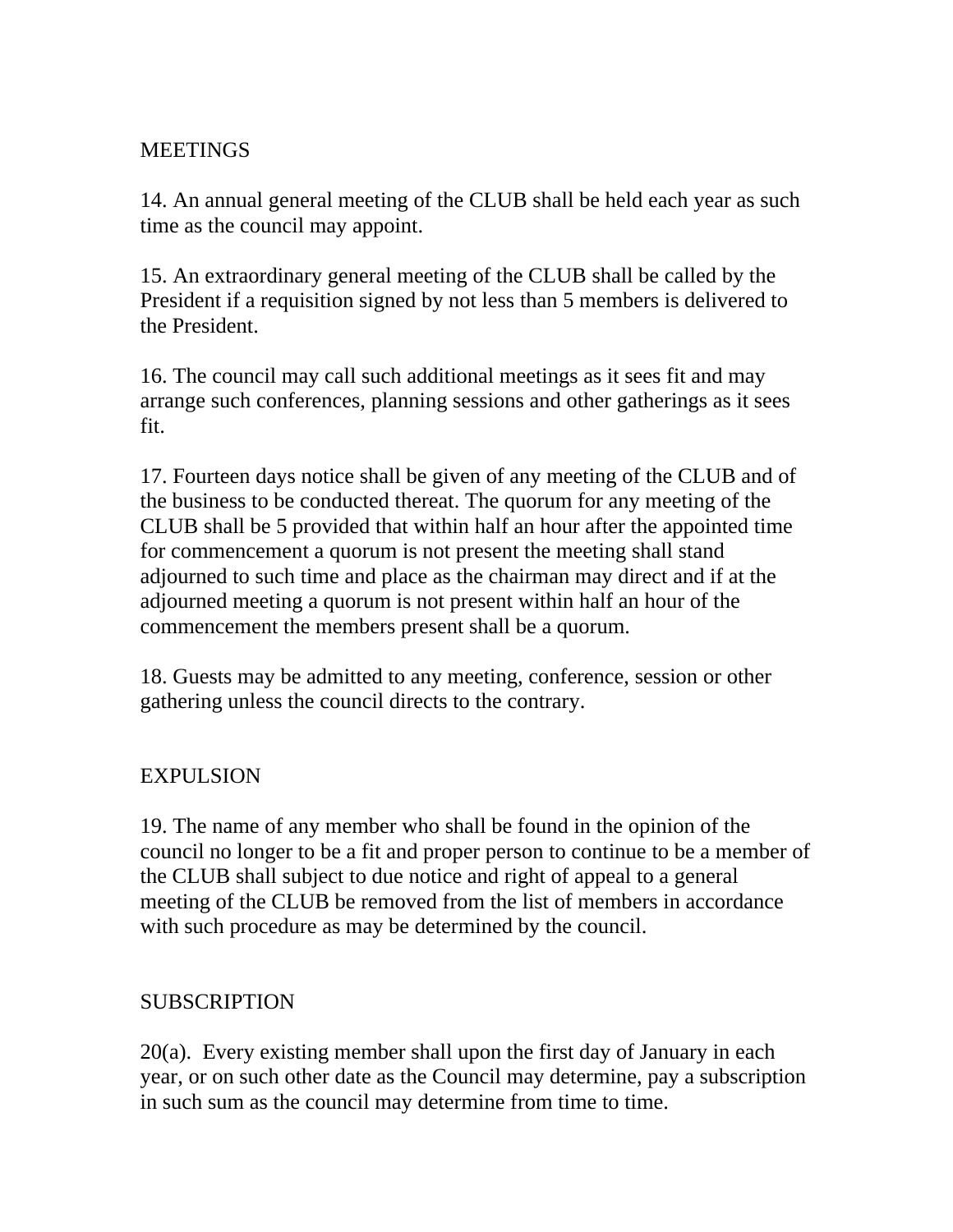Every new member shall upon election pay a pro rata of the subscription based on the month of the year that the member is elected.

New members elected in January to March shall pay 100% New members elected in April to June shall pay 75%. New members elected in July to September shall pay 50%. New members elected in October to December shall pay 25%.

20(b). If annual subscription has not been paid within six months of the date when it falls due the member in default may be suspended from membership by resolution by the Council. A member so suspended may be reinstated by the council upon payment of all current annual dues, or on such other terms as the council may decide. If any such subscription shall remain unpaid from a period of two years from the date when it falls due then the name of the defaulting member may forthwith be removed by the Council from the list of members.

The member may apply to be readmitted on such terms as the Council may decide.

# FINANCE

21. No financial obligation shall be incurred on behalf of the CLUB without the approval of the Council or of any Officer or Committee to which the Council shall have delegated its powers in that respect.

21(a). In the event of the CLUB being dissolved; the amount which remains after such dissolution and the satisfaction of all debts and liabilities shall be paid and applied by the council in accordance with its powers to an organization which is exempt from income tax under section 23 of the income tax assessment act.

22. The CLUB shall not initiate any dividend, gift, division or bonus in money to or between any of its members.

23. The funds of the CLUB shall be deposited in a bank account in the name of the CLUB and such bank account may be operated on by any two members of the Council as may be selected by the Council for that purpose.

24. This constitution may be amended by a resolution duly carried by three fourths of those members present and voting at any regularly convened